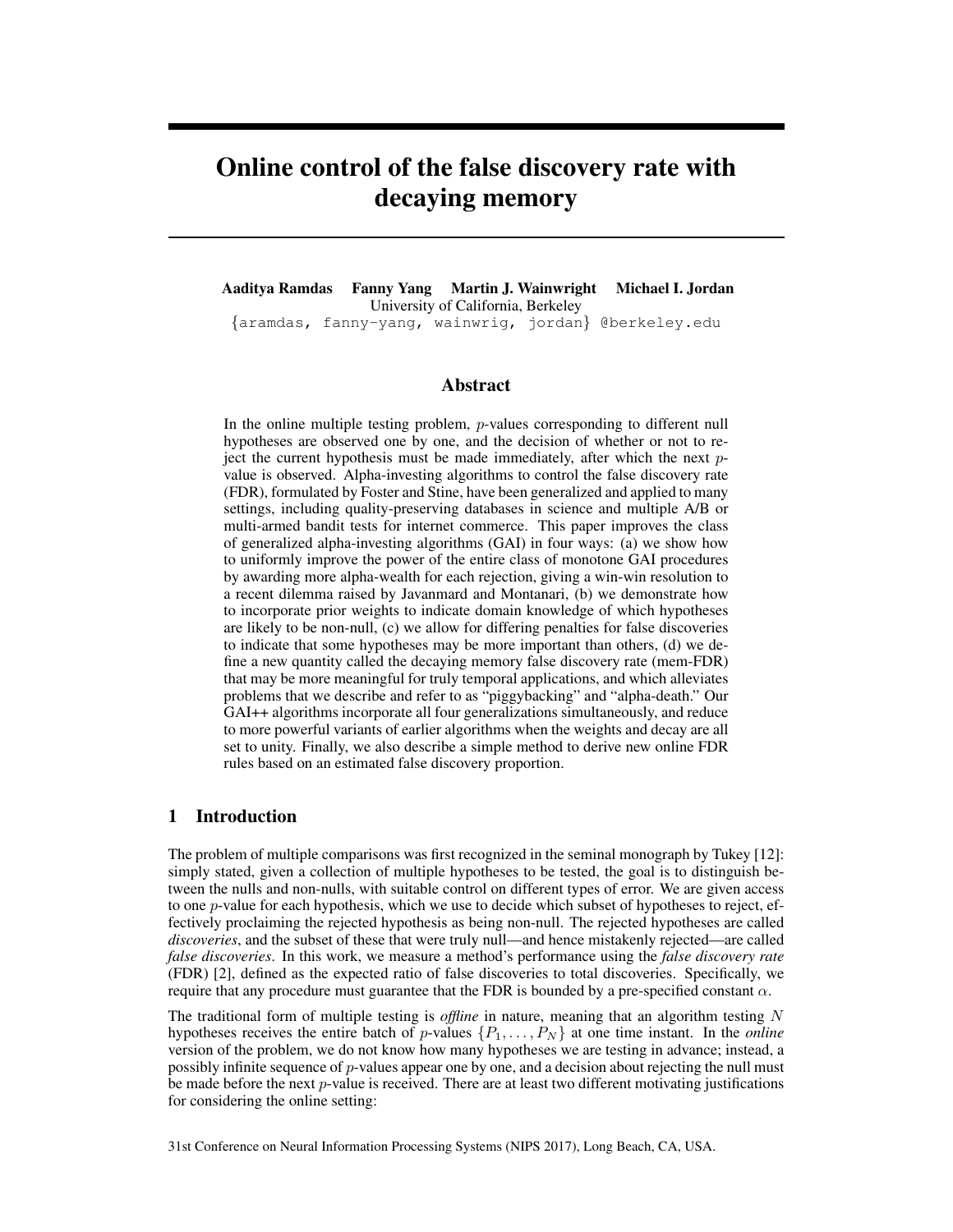- M1. We may have the entire batch of *p*-values available at our disposal from the outset, but we may nevertheless choose to process the *p*-values one by one in a particular order. Indeed, if one can use prior knowledge to ensure that non-nulls typically appear earlier in the ordering, then carefully designed online procedures could result in more discoveries than offline algorithms (that operate without prior knowledge) such as the classical Benjamini-Hochberg algorithm [2], while having the same guarantee on FDR control. This motivation underlies one of the original online multiple testing paper, namely that of Foster and Stine [5].
- M2. We may genuinely conduct a sequence of tests one by one, where both the choice of the next null hypothesis and the level at which it is tested may depend on the results of the previous tests. Motivating applications include the desire to provide anytime guarantees for (i) internet companies running a sequence of A/B tests over time [9], (ii) pharmaceutical companies conducting a sequence of clinical trials using multi-armed bandits [13], or (iii) quality-preserving databases in which different research teams test different hypotheses on the same data over time [1].

The algorithms developed in this paper apply to both settings, with emphasis on motivation M2.

Let us first reiterate the need for corrections when testing a sequence of hypotheses in the online setting, even when all the p-values are independent. If each hypothesis  $i$  is tested independently of the total number of tests either performed before it or to be performed after it, then we have no control over the number of false discoveries made over time. Indeed, if our test for every  $P_i$  takes the form  $1 \{ P_i \leq \alpha \}$  for some fixed  $\alpha$ , then, while the type 1 error for any individual test is bounded by  $\alpha$ , the set of discoveries could have arbitrarily poor FDR control. For example, under the "global" null" where every hypothesis is truly null, as long as the number of tests *N* is large and the null *p*-values are uniform, this method will make at least one rejection with high probability (w.h.p.), and since in this setting every discovery is a false discovery, w.h.p. the FDR will equal one.

A natural alternative that takes multiplicity into account is the Bonferroni correction. If one knew the total number *N* of tests to be performed, the decision rule  $1 \{ P_i \le \alpha/N \}$  for each  $i \in \{1, \ldots, N\}$ controls the probability of even a single false discovery—a quantity known as the familywise error rate or FWER—at level  $\alpha$ , as can be seen by applying the union bound. The natural extension of this solution to having an unknown and potentially infinite number of tests is called *alphaspending.* Specifically, we choose any sequence of constants  $\{\alpha_i\}_{i\in\mathbb{N}}$  such that  $\sum_i \alpha_i \leq \alpha$ , and on receiving  $P_i$ , our decision is simply  $\mathbf{1} \{ P_i \leq \alpha_i \}$ . However, such methods typically make very few discoveries—meaning that they have very low power—when the number of tests is large, because they must divide their error budget of  $\alpha$ , also called alpha-wealth, among a large number of tests.

Since the FDR is less stringent than FWER, procedures that guarantee FDR control are generally more powerful, and often far more powerful, than those controlling FWER. This fact has led to the wide adoption of FDR as a de-facto standard for offline multiple testing (note, e.g., that the Benjamini-Hochberg paper [2] currently has over 40,000 citations).

Foster and Stine [5] designed the first online alpha-investing procedures that use and earn alphawealth in order to control a modified definition of FDR. Aharoni and Rosset [1] further extended this to a class of generalized alpha-investing (GAI) methods, but once more for the modifed FDR. It was only recently that Javanmard and Montanari [9] demonstrated that monotone GAI algorithms, appropriately parameterized, can control the (unmodified) FDR for independent *p*-values. It is this last work that our paper directly improves upon and generalizes; however, as we summarize below, many of our modifications and generalizations are immediately applicable to all previous algorithms.

Contributions and outline. Instead of presenting the most general and improved algorithms immediately, we choose to present results in a bottom-up fashion, introducing one new concept at a time so as to lighten the symbolic load on the reader. For this purpose, we set up the problem formally in Section 2. Our contributions are organized as follows:

1. Power. In Section 3, we introduce the generalized alpha-investing (GAI) procedures, and demonstrate how to uniformly improve the power of monotone GAI procedures that control FDR for independent *p*-values, resulting in a win-win resolution to a dilemma posed by Javanmard and Montanari [9]. This improvement is achieved by a somewhat subtle modification that allows the algorithm to reward more alpha-wealth at every rejection but the first. We refer to our algorithms as *improved generalized alpha-investing* (GAI++) procedures, and provide intuition for why they work through a general super-uniformity lemma (see Lemma 1 in Section 3.2). We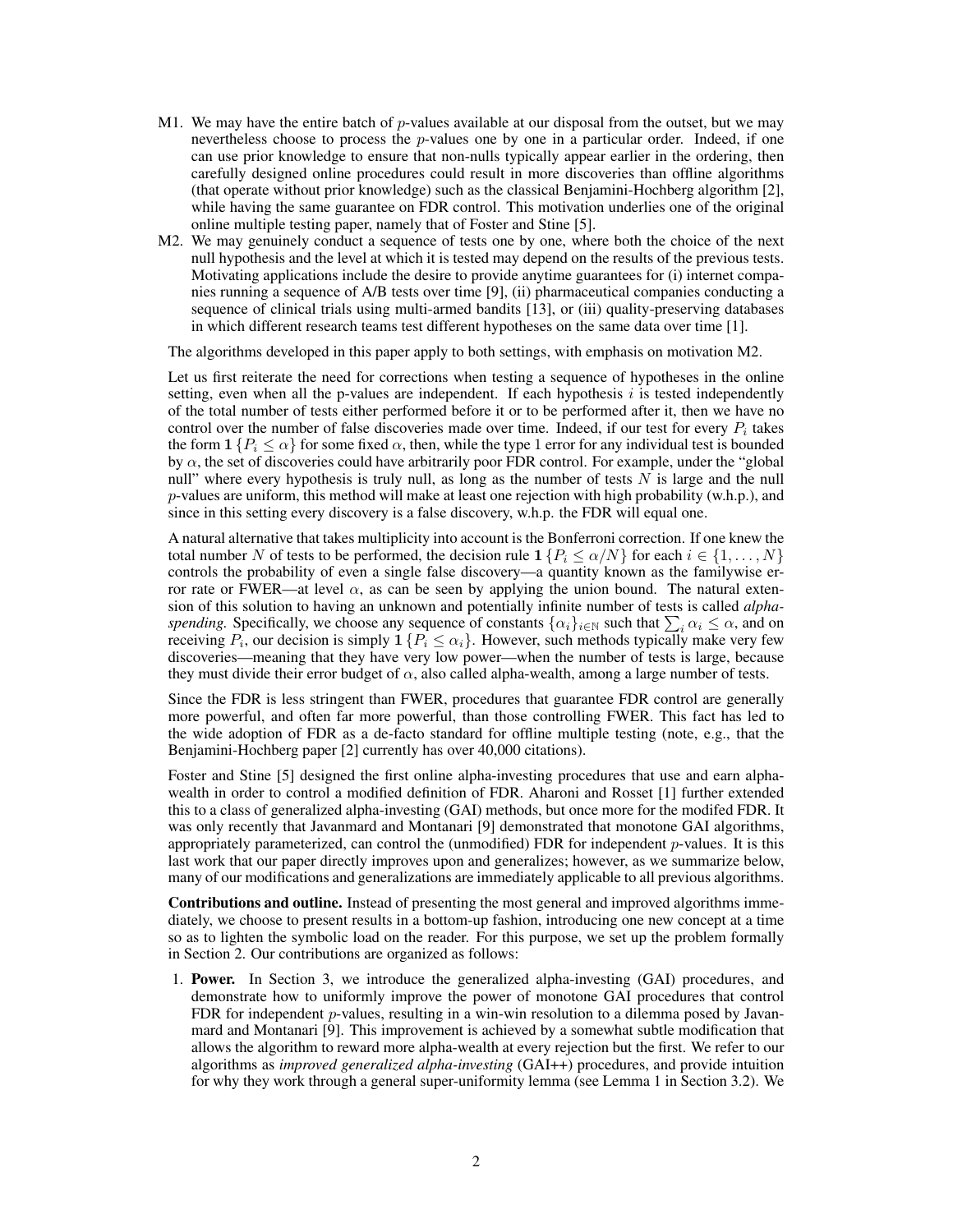also provide an alternate way of deriving online FDR procedures by defining and bounding a natural estimator for the false discovery proportion FDP.

- 2. Weights. In Section 5, we demonstrate how to incorporate certain types of prior information about the different hypotheses. For example, we may have a prior weight for each hypothesis, indicating whether it is more or less likely to be null. Additionally, we may have a different penalty weight for each hypothesis, indicating differing importance of hypotheses. These prior and penalty weights have been incorporated successfully into offline procedures [3, 6, 11]. In the online setting, however, there are some technical challenges that prevent immediate application of these offline procedures. For example, in the offline setting all the weights are constants, but in the online setting, we allow them to be random variables that depend on the sequence of past rejections. Further, in the offline setting all provided weights are renormalized to have an empirical mean of one, but in the truly online setting (motivation M2) we do not know the sequence of hypotheses or their random weights in advance, and hence we cannot perform any such renormalization. We clearly outline and handle such issues and design novel prior- and/or penalty-weighted GAI++ algorithms that control the penalty-weighted FDR at any time. This may be seen as an online analog of doubly-weighted procedures for the offline setting [4, 11]. Setting the weights to unity recovers the original class of GAI++ procedures.
- 3. Decaying memory. In Section 6, we discuss some implications of the fact that existing algorithms have an infinite memory and treat all past rejections equally, no matter when they occurred. This causes phenomena that we term as "piggybacking" (a string of bad decisions, riding on past earned alpha-wealth) and "alpha-death" (a permanent end to decision-making when the alpha-wealth is essentially zero). These phenomena may be desirable or acceptable under motivation M1 when dealing with batch problems, but are generally undesirable under motivation M2. To address these issues, we propose a new error metric called the *decaying memory false discovery rate*, abbreviated as mem-FDR, that we view as better suited to multiple testing for truly temporal problems. Briefly, mem-FDR pays more attention to recent discoveries by introducing a user-defined discount factor,  $0 < \delta \leq 1$ , into the definition of FDR. We demonstrate how to design GAI++ procedures that control online mem-FDR, and show that they have a stable and robust behavior over time. Using  $\delta < 1$  allows these procedures to slowly forget their past decisions (reducing piggybacking), or they can temporarily "abstain" from decision-making (allowing rebirth after alpha-death). Instantiating  $\delta = 1$  recovers the class of GAI++ procedures.

We note that the generalizations to incorporate weights and decaying memory are entirely orthogonal to the improvements that we introduce to yield GAI++ procedures, and hence these ideas immediately extend to other GAI procedures for non-independent *p*-values. We also describe simulations involving several of the aforementioned generalizations in Appendix C.

# 2 Problem Setup

At time  $t = 0$ , before the *p*-values begin to appear, we fix the level  $\alpha$  at which we wish to control the FDR over time. At each time step  $t = 1, 2, \ldots$ , we observe a *p*-value  $P_t$  corresponding to some null hypothesis  $H_t$ , and we must immediately decide whether to reject  $H_t$  or not. If the null hypothesis is true, *p*-values are stochastically larger than the uniform distribution ("super-uniform", for short), formulated as follows: if  $\mathcal{H}^0$  is the set of true null hypotheses, then for any null  $H_t \in \mathcal{H}^0$ , we have

$$
\Pr\{P_t \le x\} \le x \quad \text{for any } x \in [0, 1].\tag{1}
$$

We do not make assumptions on the marginal distribution of the *p*-values for hypotheses that are non-null / false. Although they can be arbitrary, it is useful to think of them as being stochastically smaller than the uniform distribution, since only then do they carry signal that differentiates them from nulls. Our task is to design threshold levels  $\alpha_t$  according to which we define the rejection decision as  $R_t = 1$  { $P_t \leq \alpha_t$ }, where  $1$  { $\cdot$ } is the indicator function. Since the aim is to control the FDR at the fixed level  $\alpha$  at any time *t*, each  $\alpha_t$  must be set according to the past decisions of the algorithm, meaning that  $\alpha_t = \alpha_t(R_1, \ldots, R_{t-1})$ . Note that, in accordance with past work, we require that  $\alpha_t$  does not directly depend on the observed *p*-values but only on past rejections. Formally, we define the sigma-field at time *t* as  $\mathcal{F}^t = \sigma(R_1, \ldots, R_t)$ , and insist that

$$
\alpha_t \in \mathcal{F}^{t-1} \equiv \alpha_t \text{ is } \mathcal{F}^{t-1}\text{-measurable } \equiv \alpha_t \text{ is predictable.}
$$
 (2)

As studied by Javanmard and Montanari [8], and as is predominantly the case in offline multiple testing, we consider *monotone* decision rules, where  $\alpha_t$  is a coordinate-wise nondecreasing function:

if 
$$
\tilde{R}_i \ge R_i
$$
 for all  $i \le t - 1$ , then we have  $\alpha_t(\tilde{R}_1, \dots, \tilde{R}_{t-1}) \ge \alpha_t(R_1, \dots, R_{t-1})$ . (3)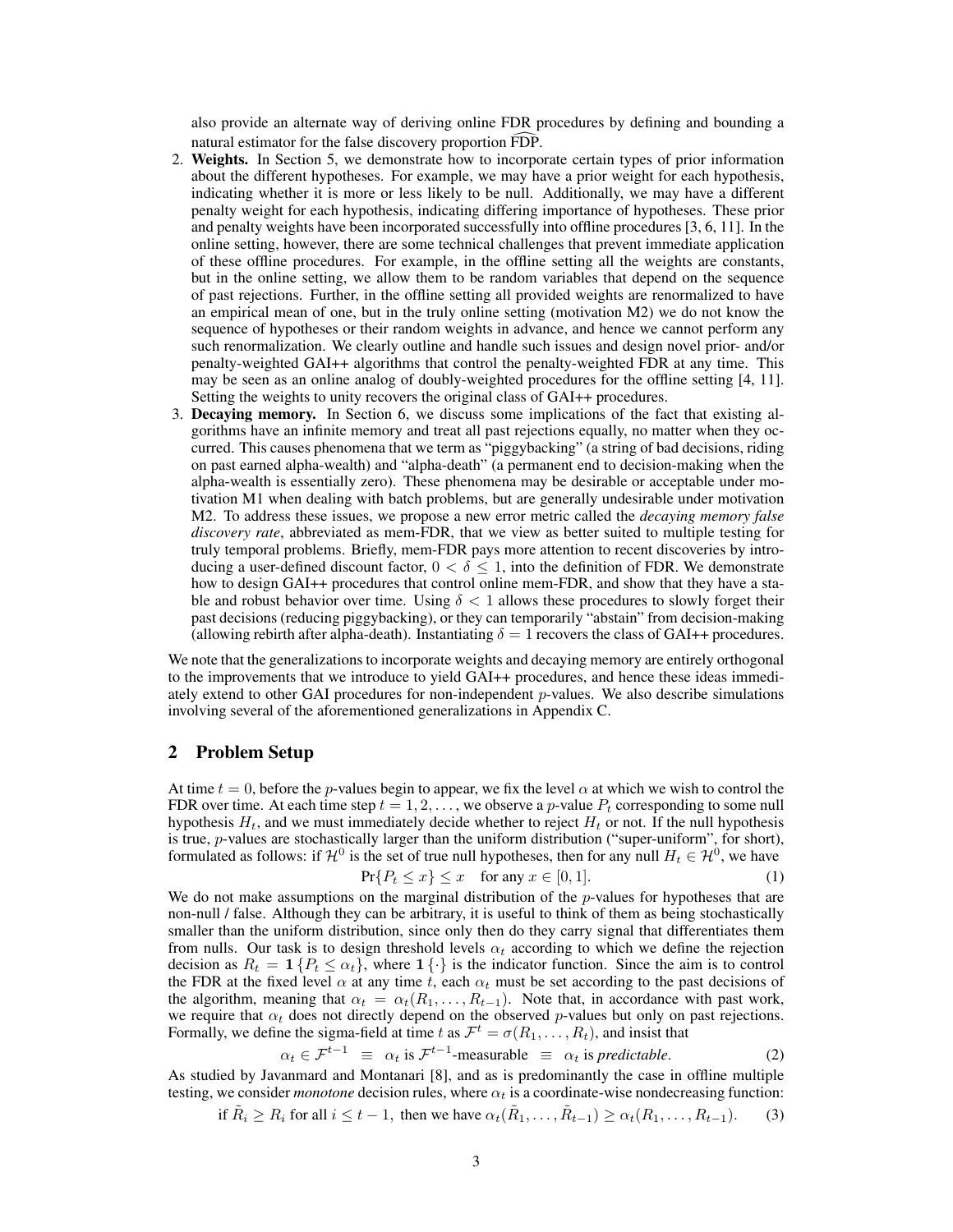Existing online multiple testing algorithms control some variant of the FDR over time, as we now define. At any time *T*, let  $R(T) = \sum_{t=1}^{T} R_t$  be the total number of rejections/discoveries made by the algorithm so far, and let  $V(T) = \sum_{t \in \mathcal{H}^0}^{T-1} R_t$  be the number of false rejections/discoveries. Then, the false discovery proportion and rate are defined as

$$
\operatorname{FDP}(T) := \frac{V(T)}{R(T)} \text{ and } \operatorname{FDR}(T) = \mathbb{E}\left[\frac{V(T)}{R(T)}\right],
$$

where we use the dotted-fraction notation corresponds to the shorthand  $\frac{a}{b} = \frac{a}{b\sqrt{1}}$ . Two variants of the FDR studied in earlier online FDR works [5, 8] are the *marginal* FDR given by  $\text{mFDR}_{\eta}(T) = \frac{\mathbb{E}[V(T)]}{\mathbb{E}[R(T)] + \eta}$ , with a special case being  $\text{mFDR}(T) = \frac{\mathbb{E}[V(T)]}{\mathbb{E}[R(T) \vee 1]}$ , and the *smoothed* FDR, given by  $\text{sFDR}_{\eta}(T) = \mathbb{E}\left[\frac{V(T)}{R(T)+1}\right]$  $R(T)+\eta$ i *.* In Appendix A, we summarize a variety of algorithms and dependence assumptions considered in previous work.

# 3 Generalized alpha-investing (GAI) rules

The generalized class of alpha-investing rules [1] essentially covers most rules that have been proposed thus far, and includes a wide range of algorithms with different behaviors. In this section, we present a uniform improvement to monotone GAI algorithms for FDR control under independence.

Any algorithm of the GAI type begins with an *alpha-wealth* of  $W(0) = W_0 > 0$ , and keeps track of the wealth  $W(t)$  available after *t* steps. At any time *t*, a part of this alpha-wealth is used to test the *t*-th hypothesis at level  $\alpha_t$ , and the wealth is immediately decreased by an amount  $\phi_t$ . If the *t*-th hypothesis is rejected, that is if  $R_t := 1$  { $P_t \leq \alpha_t$ } = 1, then we award extra wealth equaling an amount  $\psi_t$ . Recalling the definition  $\mathcal{F}^t := \sigma(R_1, \ldots, R_t)$ , we require that  $\alpha_t, \phi_t, \psi_t \in \mathcal{F}^{t-1}$ , meaning they are predictable, and  $W(t) \in \mathcal{F}^t$ , with the explicit update  $W(t) := W(t-1) - \phi_t +$  $R_t \psi_t$ . The parameters  $W_0$  and the sequences  $\alpha_t$ ,  $\phi_t$ ,  $\psi_t$  are all user-defined. They must be chosen so that the total wealth  $W(t)$  is always non-negative, and hence that  $\phi_t \leq W(t-1)$  If the wealth ever equals zero, the procedure is not allowed to reject any more hypotheses since it has to choose  $\alpha_t$  equal to zero from then on. The only real restriction for  $\alpha_t$ ,  $\phi_t$ ,  $\psi_t$  arises from the goal to control FDR. This condition takes a natural form—whenever a rejection takes place, we cannot be allowed to award an arbitrary amount of wealth. Formally, for some user-defined constant  $B_0$ , we must have

$$
\psi_t \le \min{\{\phi_t + B_0, \frac{\phi_t}{\alpha_t} + B_0 - 1\}}.
$$
\n(4)

Many GAI rules are not monotone (cf. equation (3)), meaning that  $\alpha_t$  is not always a coordinatewise nondecreasing function of  $R_1, \ldots, R_{t-1}$ , as mentioned in the last column of Table 2 (Appendix A). Table 1 has some examples, where  $\tau_k := \min_{s \in \mathbb{N}} 1 \{ \sum_{t=1}^s R_t = k \}$  is the time of the *k*-th rejection.

| Name                            | Parameters                   | Level $\alpha_t$     | Penalty $\phi_t$                                                                       | Reward $\psi_t$ |
|---------------------------------|------------------------------|----------------------|----------------------------------------------------------------------------------------|-----------------|
| [5] Alpha-investing $(AI)$      |                              | $\varphi_t$          | $\leq W(t-1)$                                                                          | $\phi_t + B_0$  |
| [1] Alpha-spending with rewards | $\kappa \leq 1, c$           | $\overline{cW(t-1)}$ | $\kappa W(t-1)$                                                                        | satisfy $(4)$   |
| [9] LORD'17                     | $\sum \gamma_i = 1$<br>$i=1$ | $\phi_t$             | $\gamma_t W_0 + B_0 \sum_{l} \gamma_{t-\tau_j} B_0 = \alpha - W_0$<br>$j:\tau_i\leq t$ |                 |

Table 1: Examples of GAI rules.

#### 3.1 Improved monotone GAI rules (GAI++) under independence

In their initial work on GAI rules, Aharoni and Rosset [1] did not incorporate an explicit parameter  $B_0$ ; rather, they proved that choosing  $W_0 = B_0 = \alpha$  suffices for mFDR<sub>1</sub> control. In subsequent work, Javanmard and Montanari [9] introduced the parameter  $B_0$  and proved that for monotone GAI rules, the same choice  $W_0 = B_0 = \alpha$  suffices for sFDR<sub>1</sub> control, whereas the choice  $B_0 = \alpha - W_0$ suffices for FDR control, with both results holding under independence. In fact, their monotone GAI rules with  $B_0 = \alpha - W_0$  are the only known methods that control FDR. This state of affairs leads to the following dilemma raised in their paper [9]:

A natural question is whether, in practice, we should choose *W*0*, B*<sup>0</sup> as to guarantee FDR control (and hence set  $B_0 = \alpha - W_0 \ll \alpha$ ) or instead be satisfied with mFDR or sFDR control, which allow for  $B_0 = \alpha$  and hence potentially larger statistical power.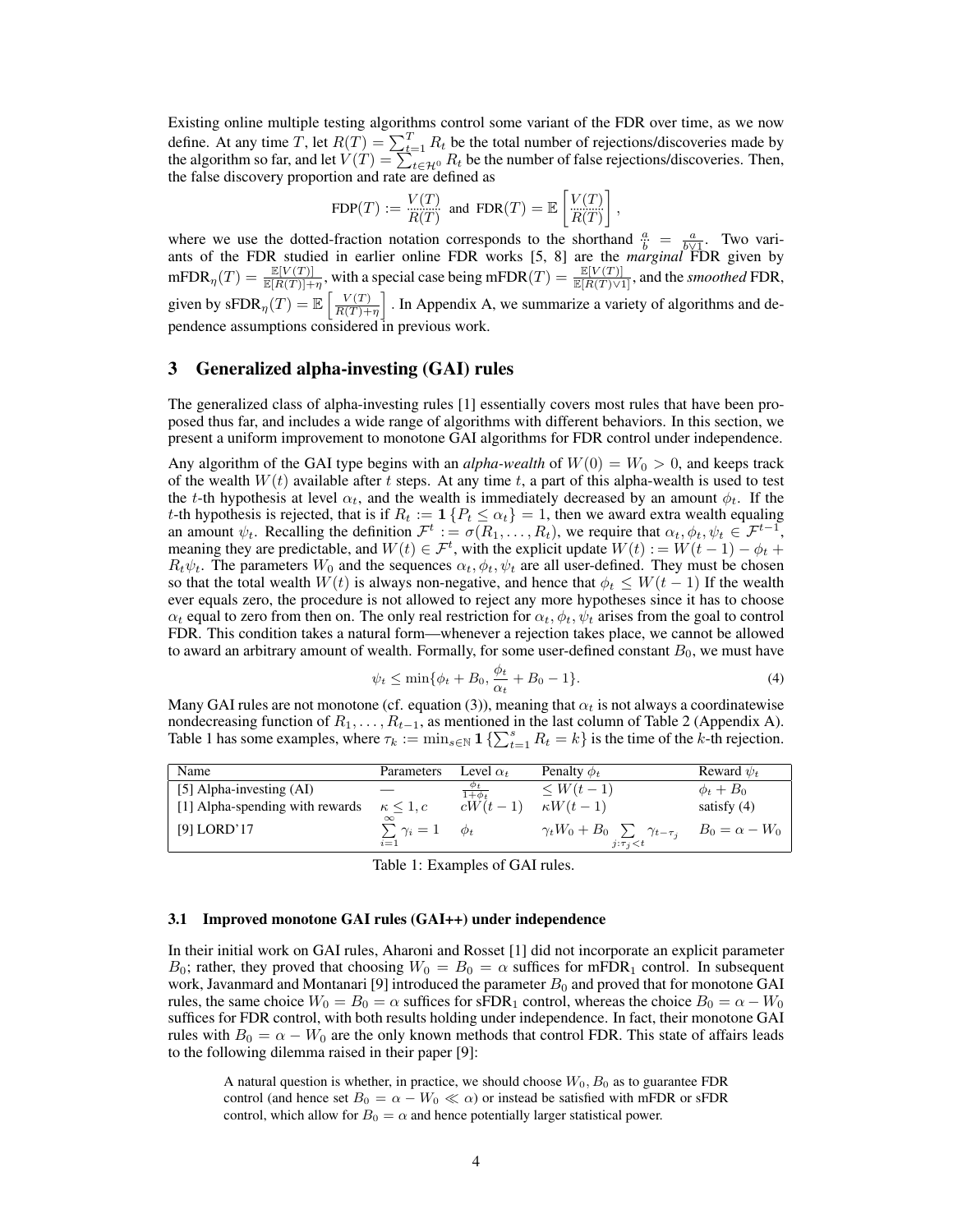Our first contribution is a "win-win" resolution to this dilemma: more precisely, we prove that we can choose  $B_0 = \alpha$  while maintaining FDR control, with a small catch that at the *very first rejection only*, we need  $B_0 = \alpha - W_0$ . Of course, in this case  $B_0$  is not constant, and hence we replace it by the random variable  $b_t \in \mathcal{F}^{t-1}$ , and we prove that choosing  $W_0$ ,  $b_t$  such that  $b_t + W_0 = \alpha$ for the first rejection, and simply  $b_t = \alpha$  for every future rejection, suffices for formally proving FDR control under independence. This achieves the best of both worlds (guaranteeing FDR control, and handing out the largest possible reward of  $\alpha$ ), as posed by the above dilemma. To restate our contribution, we effectively prove that the power of monotone GAI rules can be uniformly improved without changing the FDR guarantee.

Formally, we define our improved generalized alpha-investing (GAI++) algorithm as follows. It sets  $W(0) = W_0$  with  $0 \le W_0 \le \alpha$ , and chooses  $\alpha_t \in \mathcal{F}^{t-1}$  to make decisions  $R_t = \mathbf{1} \{ P_t \le \alpha_t \}$  and updates the wealth  $W(t) = W(t-1) - \phi_t + R_t \psi_t \in \mathcal{F}^t$  using some  $\phi_t \leq W(t-1) \in \mathcal{F}^{t-1}$  and some reward  $\psi_t \le \min\{\phi_t + b_t, \frac{\phi_t}{\alpha_t} + b_t - 1\} \in \mathcal{F}^{t-1}$ , using the choice

$$
b_t = \begin{cases} \alpha - W_0 & \text{when } R(t - 1) = 0 \\ \alpha & \text{otherwise} \end{cases} \in \mathcal{F}^{t-1}.
$$

As an explicit example, given an infinite nonincreasing sequence of positive constants  $\{\gamma_j\}$  that sums to one, the LORD++ algorithm effectively makes the choice:

$$
\alpha_t = \gamma_t W_0 + (\alpha - W_0)\gamma_{t-\tau_1} + \alpha \sum_{j:\tau_j < t, \tau_j \neq \tau_1} \gamma_{t-\tau_j},\tag{5}
$$

recalling that  $\tau_j$  is the time of the *j*-th rejection. Reasonable default choices include  $W_0 = \alpha/2$ , and  $\gamma_j = 0.0722 \frac{\log(j\vee 2)}{j e^{\sqrt{\log j}}}$ , the latter derived in the context of testing if a Gaussian is zero mean [9].

Any monotone GAI++ rule comes with the following guarantee.

**Theorem 1.** Any monotone GAI++ rule satisfies the bound  $\mathbb{E}\left[\frac{V(T)+W(T)}{R(T)}\right] \leq \alpha$  for all  $T \in \mathbb{N}$ *under independence. Since*  $W(T) \geq 0$  *for all*  $T \in \mathbb{N}$ *, any such rule (a) controls FDR at level*  $\alpha$ *under independence, and (b) has power at least as large as the corresponding GAI algorithm.*

The proof of this theorem is provided in Appendix F. Note that for monotone rules, a larger alphawealth reward at each rejection yields a possibly higher power, but never lower power, immediately implying statement (b). Consequently, we provide only a proof for statement (a) in Appendix F. For the reader interested in technical details, a key super-uniformity Lemma 1 and associated intuition for online FDR algorithms is provided in Section 3.2.

#### 3.2 Intuition for larger rewards via a super-uniformity lemma

For the purposes of providing some intuition for why we are able to obtain larger rewards than Javanmard and Montanari [9], we present the following lemma. In order to set things up, recall that  $R_t = 1$  { $P_t \leq \alpha_t$ } and note that  $\alpha_t$  is  $\mathcal{F}^{t-1}$ -measurable, being a coordinatewise nondecreasing function of  $\overline{R_1}, \ldots, R_{t-1}$ . Hence, the marginal super-uniformity assumption (1) immediately implies that for independent *p*-values, we have

$$
\Pr\{P_t \le \alpha_t \mid \mathcal{F}^{t-1}\} \le \alpha_t, \quad \text{or equivalently,} \quad \mathbb{E}\left[\frac{\mathbb{1}\{P_t \le \alpha_t\}}{\alpha_t} \middle| \mathcal{F}^{t-1}\right] \le 1. \tag{6}
$$

Lemma 1 states that under independence, the above statement remains valid in much more generality.

Given a sequence  $P_1, P_2, \ldots$  of independent *p*-values, define a filtration via the sigma-fields  $\mathcal{F}^{i-1} := \sigma(R_1, \ldots, R_{i-1}),$  where  $R_i := \mathbf{1} \{ P_i \le f_i(R_1, \ldots, R_{i-1}) \}$  for some coordinatewise nondecreasing function  $f_i: \{0,1\}^{i-1} \to \mathbb{R}$ . With this set-up, we have the following guarantee:

**Lemma 1.** Let  $g : \{0,1\}^T \to \mathbb{R}$  be any coordinatewise nondecreasing function such that  $g(\vec{x}) > 0$ *for any vector*  $\vec{x} \neq (0, \ldots, 0)$ *. Then for any index*  $t \leq T$  *such that*  $H_t \in \mathcal{H}^0$ *, we have* 

$$
\mathbb{E}\left[\frac{1\left\{P_t \leq f_t(R_1,\ldots,R_{t-1})\right\}}{g(R_1,\ldots,R_T)}\,\bigg|\,\mathcal{F}^{t-1}\right] \leq \mathbb{E}\left[\frac{f_t(R_1,\ldots,R_{t-1})}{g(R_1,\ldots,R_T)}\,\bigg|\,\mathcal{F}^{t-1}\right].\tag{7}
$$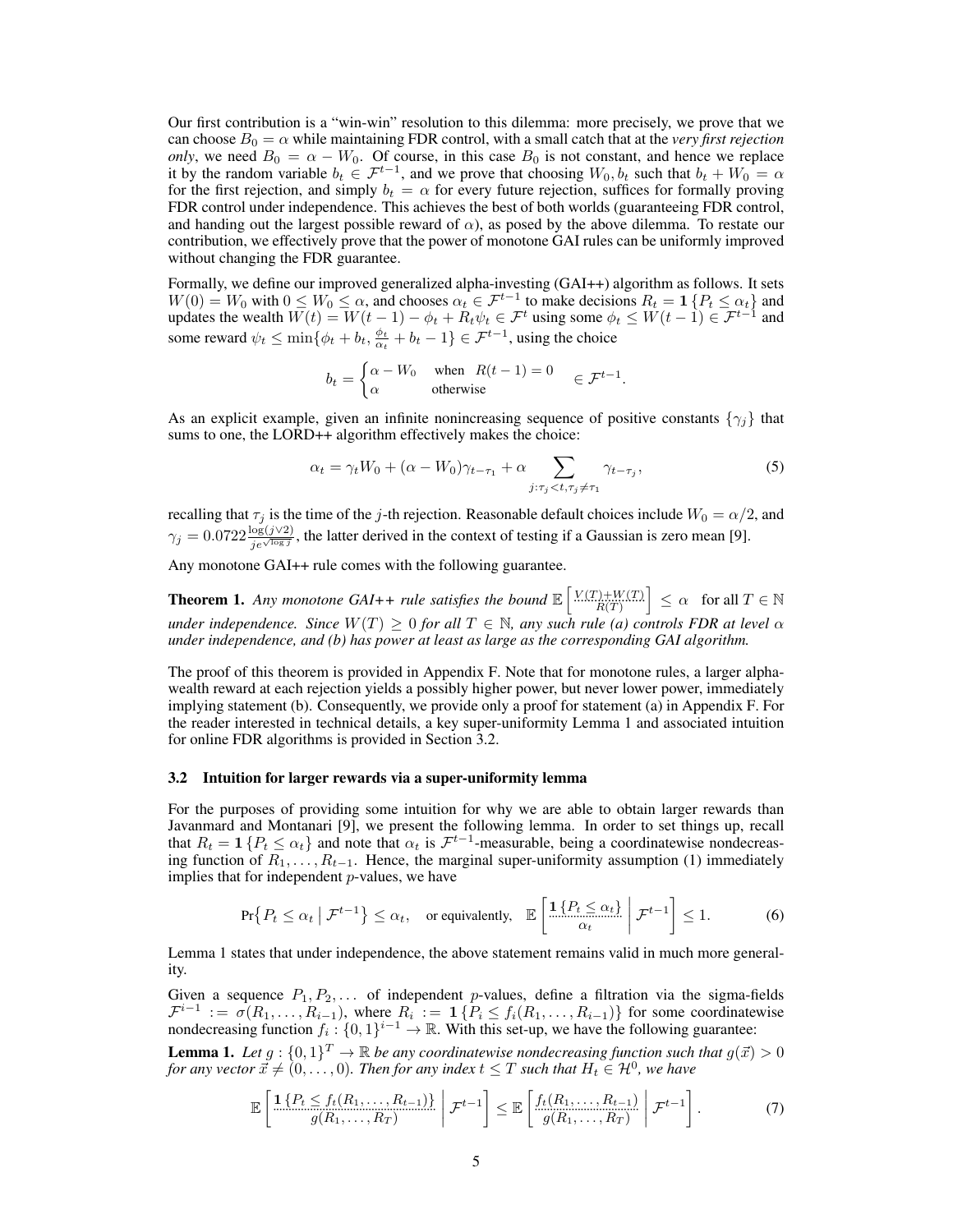This super-uniformity lemma is analogous to others used in offline multiple testing [4, 11], and will be needed in its full generality later in the paper. The proof of this lemma in Appendix E is based on a leave-one-out technique which is common in the multiple testing literature [7, 10, 11]; ours specifically generalizes a lemma in the Appendix of Javanmard and Montanari [9].

As mentioned, this lemma helps to provide some intuition for the condition on  $\psi_t$  and the unorthodox condition on  $b_t$ . Indeed, note that by definition,

$$
\text{FDR}(T) = \mathbb{E}\left[\frac{V(T)}{R(T)}\right] = \mathbb{E}\left[\frac{\sum_{t \in \mathcal{H}^0} \mathbf{1}\left\{P_t \leq \alpha_t\right\}}{R(T)}\right] \leq \mathbb{E}\left[\frac{\sum_{t=1}^T \alpha_t}{\sum_{t=1}^T R_t}\right],
$$

where we applied Lemma 1 to the coordinatewise nondecreasing function  $g(R_1, \ldots, R_T) = R(T)$ . From this equation, we may infer the following: If  $\sum_{t} R_t = k$ , then the FDR will be bounded by  $\alpha$  as long as the total alpha-wealth  $\sum_{t} \alpha_t$  that was used for testing is smaller than  $k\alpha$ . In other words, with every additional rejection that adds one to the denominator, the algorithm is allowed extra alpha-wealth equaling  $\alpha$  for testing.

In order to see where this shows up in the algorithm design, assume for a moment that we choose our penalty as  $\phi_t = \alpha_t$ . Then, our condition on rewards  $\psi_t$  simply reduces to  $\psi_t \leq b_t$ . Furthermore, since we choose  $b_t = \alpha$  after every rejection except the first, our total *earned* alpha-wealth is approximately  $\alpha R(T)$ , which also upper bounds the total alpha-wealth used for testing.

The intuitive reason that  $b_t$  cannot equal  $\alpha$  at the very first rejection can also be inferred from the above equation. Indeed, note that because of the definition of FDR, we have  $\frac{V(T)}{R(T)} := \frac{V(T)}{R(T)\vee 1}$ , the denominator  $R(T) \vee 1 = 1$  when the number of rejections equals zero or one. Therefore, the denominator only starts incrementing at the second rejection. Hence, the sum of  $W_0$  and the first reward must be at most  $\alpha$ , following which one may award  $\alpha$  at every rejection. This is the central piece of intuition behind the GAI algorithm design, its improvement in this paper, and the FDR control analysis. To the best of our knowledge, this is the first explicit presentation for the intuition for online FDR control.

## 4 A direct method for deriving new online FDR rules

Many offline FDR procedures can be derived in terms of an estimate FDP of the false discovery proportion; see Ramdas et al. [11] and references therein. The discussion in Section 3.2 suggests that it is also possible to write online FDR rules in this fashion. Indeed, given any non-negative, predictable sequence  $\{\alpha_t\}$ , we propose the following definition:

$$
\widehat{\text{FDP}}(t) := \frac{\sum_{j=1}^{t} \alpha_j}{R(t)}.
$$

This definition is intuitive because  $\widehat{FDP}(t)$  approximately overestimates the unknown  $FDP(t)$ :

$$
\widehat{\text{FDP}}(t) \ge \frac{\sum_{j \le t, j \in \mathcal{H}^0} \alpha_j}{R(t)} \approx \frac{\sum_{j \le t, j \in \mathcal{H}^0} 1\{P_j \le \alpha_j\}}{R(t)} = \text{FDP}(t).
$$

A more direct way to construct new online FDR procedures is to ensure that  $\sup_{t\in\mathbb{N}} fDP(t) \leq \alpha$ , bypassing the use of wealth, penalties and rewards in GAI. This idea is formalized below.

**Theorem 2.** *For any predictable sequence*  $\{\alpha_t\}$  *such that*  $\sup_{t \in \mathbb{N}} fDP(t) \leq \alpha$ *, we have: (a) If the p-values are super-uniform conditional on all past discoveries, meaning that*  $Pr\{P_j \leq \alpha_j \mid F^{j-1}\} \leq \alpha_j$ , then the associated procedure has  $sup_{T \in \mathbb{N}} mFDR(T) \leq \alpha_j$ . *(b)* If the p-values are independent and if  $\{\alpha_t\}$  is monotone, then we also have  $\sup_{T\in\mathbb{N}}$  FDR(*T*)  $\leq \alpha$ *.* 

The proof of this theorem is given in Appendix D. In our opinion, it is more transparent to verify that LORD++ controls both mFDR and FDR using Theorem 2 than using Theorem 1.

## 5 Incorporating prior and penalty weights

Here, we develop GAI++ algorithms that incorporate *prior weights*  $w_t$ , which allow the user to exploit domain knowledge about which hypotheses are more likely to be non-null, as well as *penalty weights u<sup>t</sup>* to differentiate more important hypotheses from the rest. The weights must be strictly positive, predictable (meaning that  $w_t, u_t \in \mathcal{F}_{t-1}$ ) and monotone (in the sense of definition (3)).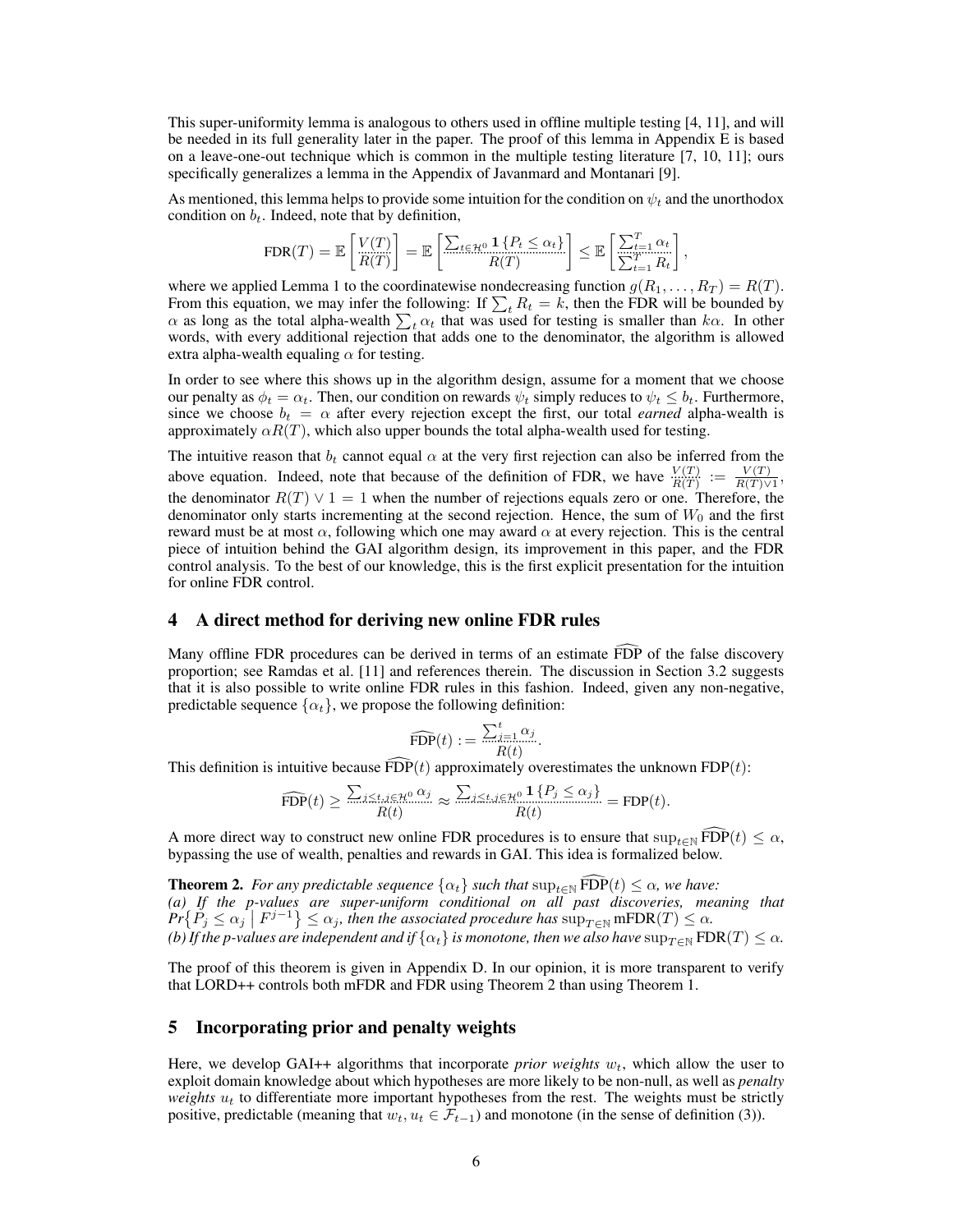**Penalty weights.** For many motivating applications, including internet companies running a series of A/B tests over time, or drug companies doing a series of clinical trials over time, it is natural to assume that some tests are more important than others, in the sense that some false discoveries may have more lasting positive/negative effects than others. To incorporate this in the offline setting, Benjamini and Hochberg [3] suggested associating each test with a positive *penalty* weight *u<sup>i</sup>* with hypothesis  $H_i$ . Choosing  $u_i > 1$  indicates a more impactful or important test, while  $u_i < 1$ means the opposite. Although algorithms exist in the offline setting that can intelligently incorporate penalty weights, no such flexibility currently exists for online FDR algorithms. With this motivation in mind and following Benjamini and Hochberg [3], define the penalty-weighted FDR as

$$
\text{FDR}_u(T) := \mathbb{E}\left[\frac{V_u(T)}{R_u(T)}\right] \tag{8}
$$

where  $V_u(T) := \sum_{t \in \mathcal{H}^0} u_t R_t = V_u(T-1) + u_T R_T \mathbf{1} \{ T \in \mathcal{H}^0 \}$  and  $R_u(T) := R_u(T-1) + R_u(T)$  $u_T R_T$ . One may set  $u_t = 1$  to recover the special case of no penalty weights. In the offline setting, a given set of penalty weights can be rescaled to make the average penalty weight equal unity, without affecting the associated procedure. However, in the online setting, we choose penalty weights  $u_t$  one at a time, possibly not knowing the total number of hypotheses ahead of time. As a consequence, these weights cannot be rescaled in advance to keep their average equal to unity. It is important to note that we allow  $u_t \in \mathcal{F}_{t-1}$  to be determined *after* viewing the past rejections, another important difference from the offline setting. Indeed, if the hypotheses are logically related (even if the pvalues are independent), then the current hypothesis can be more or less critical depending on which other ones are already rejected.

**Prior weights.** In many applications, one may have access to prior knowledge about the underlying state of nature (that is, whether the hypothesis is truly null or non-null). For example, an older published biological study might have made significant discoveries, or an internet company might know the results of past A/B tests or decisions made by other companies. This knowledge may be incorporated by a weight  $w_t$  which indicates the strength of a prior belief about whether the hypothesis is null or not—typically, a larger  $w_t > 1$  can be interpreted as a greater likelihood of being a non-null, indicating that the algorithm may be more aggressive in deciding whether to reject  $H_t$ . Such *p*-value weighting was first suggested in the offline FDR context by [6], though earlier work employed it in the context of FWER control. As with penalty weights in the offline setting, offline prior weights are also usually rescaled to have unit mean, and then existing offline algorithms simply replace the *p*-value  $P_t$  by the weighted *p*-value  $P_t/w_t$ . However, it is not obvious how to incorporate prior weights in the online setting. As we will see in the sections to come, the online FDR algorithms we propose will also use *p*-value reweighting; moreover, the rewards must be prudently adjusted to accommodate the fact that an a-priori rescaling is not feasible. Furthermore, as opposed to the offline case, the weights  $w_t \in \mathcal{F}_{t-1}$  are allowed to depend on past rejections. This additional flexibility allows one to set the weights not only based on our prior knowledge of the current hypothesis being tested, but also based on properties of the sequence of discoveries (for example, whether we recently saw a string of rejections or non-rejections). We point out some practical subtleties with the use and interpretation of prior weights in Appendix C.4.

**Doubly-weighted GAI++ rules.** Given a testing level  $\alpha_t$  and weights  $w_t, u_t$ , all three being predictable and monotone, we make the decision

$$
R_t := \mathbf{1} \left\{ P_t \le \alpha_t u_t w_t \right\}.
$$
\n<sup>(9)</sup>

This agrees with the intuition that larger prior weights should be reflected in an increased willingness to reject the null, and we should favor rejecting more important hypotheses. As before, our rejection reward strategy differs before and after  $\tau_1$ , the time of the first rejection. Starting with some  $W(0) = W_0 \le \alpha$ , we update the wealth as  $W(t) = W(t-1) - \phi_t + R_t \psi_t$ , where  $w_t, u_t, \alpha_t, \phi_t, \psi_t \in \mathcal{F}^{t-1}$  must be chosen so that  $\phi_t \leq W(t-1)$ , and the rejection reward  $\psi_t$  must obey the condition

$$
0 \le \psi_t \le \min\left\{\phi_t + u_t b_t, \frac{\phi_t}{u_t w_t \alpha_t} + u_t b_t - u_t\right\}, \quad \text{where} \tag{10a}
$$

$$
b_t := \alpha - \frac{W_0}{u_t} \mathbf{1} \{ \tau_1 > t - 1 \} \in \mathcal{F}_{t-1}.
$$
 (10b)

Notice that setting  $w_t = u_t = 1$  immediately recovers the GAI updates. Let us provide some intuition for the form of the rewards  $\psi_t$ , which involves an interplay between the weights  $w_t$ ,  $u_t$ ,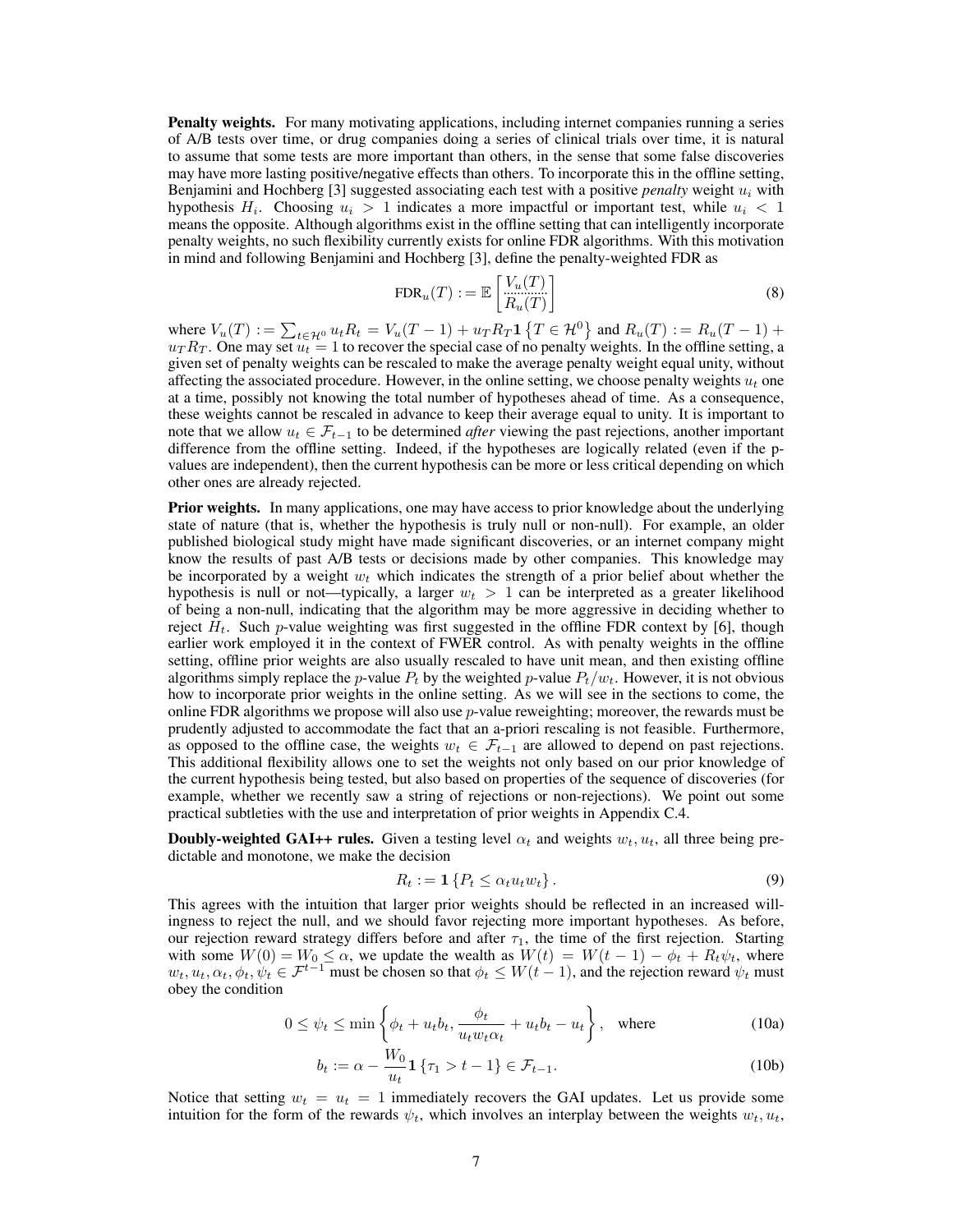the testing levels  $\alpha_t$  and the testing penalties  $\phi_t$ . First note that large weights  $u_t, w_t > 1$  result in a smaller earning of alpha-wealth and if  $\alpha_t$ ,  $\phi_t$  are fixed, then the maximum "common-sense" weights are determined by requiring  $\psi_t \geq 0$ . The requirements of lower rewards for larger weights and of a maximum allowable weight should both seem natural; indeed, there must be some price one must pay for an easier rejection, otherwise we would always use a high prior weight or penalty weight to get more power, no matter the hypothesis! We show that such a price does not have to be paid in terms of the FDR guarantee—we prove that  $FDR<sub>u</sub>$  is controlled for any choices of weights—but a price is paid in terms of power, specifically the ability to make rejections in the future. Indeed, the combined use of  $u_t$ ,  $w_t$  in both the decision rule  $R_t$  and the earned reward  $\psi_t$  keeps us honest; if we overstate our prior belief in the hypothesis being non-null or its importance by assigning a large  $u_t, w_t > 1$ , we will not earn much of a reward (or even a negative reward!), while if we understate our prior beliefs by assigining a small  $u_t$ ,  $w_t$  < 1, then we may not reject this hypothesis. Hence, it is prudent to not misuse or overuse the weights, and we recommend that the scientist uses the default  $u_t = w_t = 1$  in practice unless there truly is prior evidence against the null or a reason to believe the finding would be of importance, perhaps due to past studies by other groups or companies, logical relationships between hypotheses, or due to extraneous reasons suggested by the underlying science.

We are now ready to state a theoretical guarantee for the doubly-weighted GAI++ procedure:

Theorem 3. *Under independence, the doubly-weighted GAI++ algorithm satisfies the bound*  $\mathbb{E}\left[\frac{V_u(T) + W(T)}{R_u(T)}\right] \leq \alpha$  for all  $T \in \mathbb{N}$ . Since  $W(T) \geq 0$ , we also have  $\text{FDR}_u(T) \leq \alpha$  for all  $T \in \mathbb{N}$ .

The proof of this theorem is given in Appendix G. It is important to note that although we provide the proof here only for GAI++ rules under independence, the ideas would actually carry forward in an analogous fashion for GAI rules under various other forms of dependence.

## 6 From infinite to decaying memory

Here, we summarize two phenomena : (i) the "piggybacking" problem that can occur with nonstationary null-proportion, (ii) the "alpha-death" problem that can occur with a sequence of nulls. We propose a new error metric, the decaying-memory FDR (mem-FDR), that for truly temporal multiple testing scenarios, and propose an adjustment of our GAI++ algorithms to control this quantity.

Piggybacking. As outlined in motivation M1, when the full batch of *p*-values is available offline, online FDR algorithms have an inherent asymmetry in their treatment of different *p*-values, and make different rejections depending on the order in which they process the batch. Indeed, Foster and Stine [5] demonstrated that if one knew a reasonably good ordering (with non-nulls arriving earlier), then their online alpha-investing procedures could attain higher power than the offline BH procedure. This is partly due to a phenomenon that we call "piggybacking"—if a lot of rejections are made early, these algorithms earn and accumulate enough alpha-wealth to reject later hypotheses more easily by testing them at more lenient thresholds than earlier ones. In essence, later tests "piggyback" on the success of earlier tests. While piggybacking may be desirable or acceptable under motivation M1, such behavior may be unwarranted and unwanted under motivation M2. We argue that piggybacking may lead to a spike in the false discovery rate *locally in time*, even though the FDR over all time is controlled. This may occur when the sequence of hypotheses is non-stationary and clustered, when strings of nulls may follow strings of non-nulls. For concreteness, consider the setting in Javanmard and Montanari [8] where an internet company conducts many A/B tests over time. In "good times", when a large fraction tests are truly non-null, the company may accumulate wealth due to frequent rejections. We demonstrate using simulations that such accumulated wealth can lead to a string of false discoveries when there is a quick transition to a "bad period" where the proportion of non-nulls is much lower, causing a spike in the false discovery proportion *locally in time*.

Alpha-death. Suppose we test a long stretch of nulls, followed by a stretch of non-nulls. In this setting, GAI algorithms will make (almost) no rejections in the first stretch, losing nearly all of its wealth. Thereafter, the algorithm may be effectively condemned to have no power, unless a non-null with extremely strong signal is observed. Such a situation, from which no recovery is possible, is perfectly reasonable under motivation M1. The alpha-wealth has been used up fully, and those are the only rejections we are allowed to make with that batch of *p*-values. However, for an internet company operating with motivation M2, it might be unacceptable to inform them that they essentially cannot run any more tests, or that they may perhaps never make another useful discovery.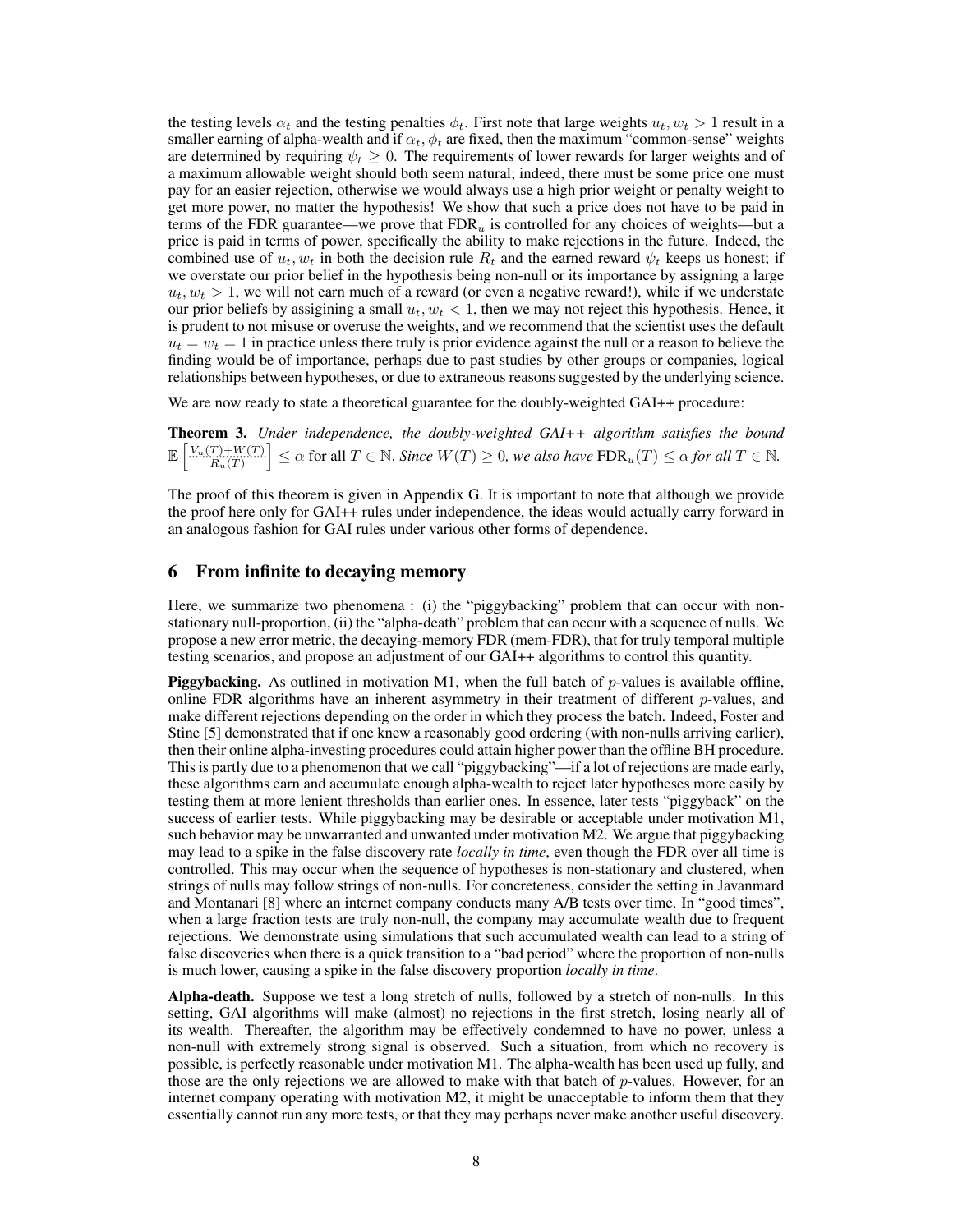Both of these problems, demonstrated in simulations in Appendix C.2, are due to the fact that the process effectively has an infinite memory. In the following, we propose one way to smoothly forget the past and to some extent alleviate the negative effects of the aforementioned phenomena.

**Decaying memory.** For a user-defined decay parameter  $\delta > 0$ , define  $V^{\delta}(0) = R^{\delta}(0) = 0$  and define the *decaying memory FDR* as follows:

$$
\text{mem-FDR}(T) := \mathbb{E}\left[\frac{V^{\delta}(T)}{R^{\delta}(T)}\right],
$$

where  $V^{\delta}(T) := \delta V^{\delta}(T-1) + R_T \mathbf{1} \{ T \in \mathcal{H}^0 \} = \sum_{t \in \mathcal{H}^0} \delta^{T-t} R_t \mathbf{1} \{ t \in \mathcal{H}^0 \}$ , and analogously  $R^{\delta}(T) := \delta R^{\delta}(T-1) + R_T = \sum_t \delta^{T-t} R_t$ . This notion of FDR control, which is arguably natural for modern temporal applications, appears to be novel in the multiple testing literature. The parameter  $\delta$  is reminiscent of the discount factor in reinforcement learning.

Penalty-weighted decaying-memory FDR. We may naturally extend the notion of decayingmemory FDR to encompass penalty weights. Setting  $V_u^{\delta}(0) = R_u^{\delta}(0) = 0$ , we define

$$
\text{mem-FDR}_u(T) := \mathbb{E}\left[\begin{matrix} V_u^\delta(T) \\ R_u^u(T) \\ R_u^\delta(T) \end{matrix}\right],
$$

where we define  $V_u^{\delta}(T) := \delta V_u^{\delta}(T-1) + u_T R_T \mathbf{1} \{ T \in \mathcal{H}^0 \} = \sum_{t=1}^T \delta^{T-t} u_t R_t \mathbf{1} \{ t \in \mathcal{H}^0 \},$  $R_u^{\delta}(T) := \delta R_u^{\delta}(T-1) + u_t R_t = \sum_{t=1}^T \delta^{T-t} u_t R_t.$ 

**mem-GAI++ algorithms with decaying memory and weights.** Given a testing level  $\alpha_t$ , we make the decision using equation (9) as before, starting with a wealth of  $W(0) = W_0 \leq \alpha$ . Also, recall that  $\tau_k$  is the time of the *k*-th rejection. On making the decision  $R_t$ , we update the wealth as:

$$
W(t) := \delta W(t-1) + (1-\delta)W_0 \mathbf{1} \{\tau_1 > t-1\} - \phi_t + R_t \psi_t,
$$
(11)  
so that 
$$
W(T) = W_0 \delta^{T-\min\{\tau_1, T\}} + \sum_{t=1}^T \delta^{T-t} (-\phi_t + R_t \psi_t).
$$

The first term in equation (11) indicates that the wealth must decay in order to forget the old earnings from rejections far in the past. If we were to keep the first term and drop the second, then the effect of the initial wealth (not just the post-rejection earnings) also decays to zero. Intuitively, the correction from the second term suggests that even if one forgets all the past post-rejection earnings, the algorithm should behave as if it started from scratch, which means that its initial wealth should not decay. This does not contradict the fact that initial wealth can be *consumed* because of testing penalties  $\phi_t$ , but it should not *decay* with time—the decay was only introduced to avoid piggybacking, which is an effect of post-rejection *earnings* and not the *initial* wealth.

A natural restriction on  $\phi_t$  is the bound  $\phi_t \leq \delta W(t-1) + (1-\delta)W_0 \mathbf{1} \{\tau_1 > t-1\}$ , which ensures that the wealth stays non-negative. Further,  $w_t, u_t, \alpha_t, \phi_t \in \mathcal{F}^{t-1}$  must be chosen so that the rejection reward  $\psi_t$  obeys conditions (10a) and (10b). Notice that setting  $w_t = u_t = \delta = 1$ recovers the GAI++ updates. As an example, mem-LORD++ would use :

$$
\alpha_t = \gamma_t W_0 \delta^{t - \min\{\tau_1, t\}} + \sum_{j: \tau_j < t} \delta^{t - \tau_j} \gamma_{t - \tau_j} \psi_{\tau_j}.
$$

We are now ready to present our last main result.

Theorem 4. *Under independence, the doubly-weighted mem-GAI++ algorithm satisfies the bound*  $\mathbb{E}\left[\frac{V_{\infty}^{\delta}(T)+W(T)}{R_u^{\delta}(T)}\right] \leq \alpha \text{ for all } T \in \mathbb{N}.$  Since  $W(T) \geq 0$ , we have mem-FDR<sub>u</sub> $(T) \leq \alpha$  for all  $T \in \mathbb{N}.$ 

See Appendix H for the proof of this claim. Appendix B discusses how to use "abstaining" to provide a smooth restart from alpha-death, whereas Appendix C contains a numerical simulation demonstrating the use of decaying memory.

## 7 Summary

In this paper, we make four main contributions—more powerful procedures under independence, an alternate viewpoint of deriving online FDR procedures, incorporation of prior and penalty weights, and introduction of a decaying-memory false discovery rate to handle piggybacking and alpha-death. Numerical simulations in Appendix C complement the theoretical results.